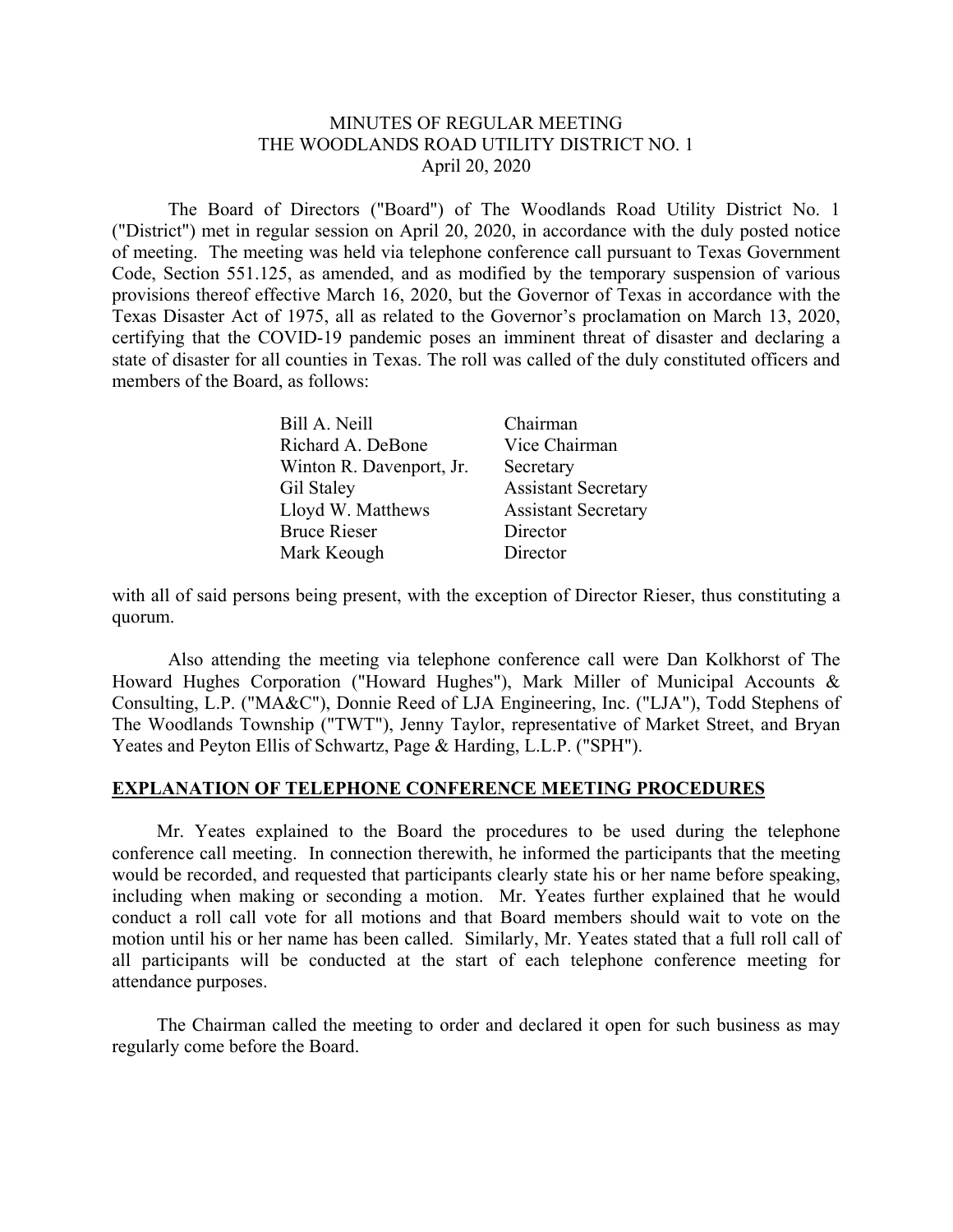#### **PUBLIC COMMENTS**

 The Board began by opening the meeting for public comments. There being no members of the public present on the call, the Board continued to the next item of business.

## **ADOPTION OF TEMPORARY POLICIES AND PROCEDURES IN RESPONSE TO COVID-19 PANDEMIC**

Mr. Yeates stated that the Governor of Texas issued a proclamation on March 13, 2020, certifying that the COVID-19 pandemic poses an imminent threat of disaster and declaring a state of disaster for all counties in Texas. As a result of such proclamation, effective March 16, 2020, the Governor suspended certain provisions of the Texas Open Meetings Act (the "Act") pursuant to Section 418.016, Texas Government Code, to allow the governing boards of political subdivisions, such as the District, to meet via telephone conference call during the pendency of the COVID-19 pandemic. Accordingly, Mr. Yeates counseled the Board regarding the adoption of temporary policies and procedures for conducting Board meetings and other District administrative matters during the COVID-19 pandemic and presented a Resolution Adopting Temporary Policies and Procedures in Response to COVID-19 Pandemic (the "Resolution"), attached hereto as **Exhibit A**. He then explained the provisions of the Resolution in detail with the Board. Following discussion, Director Matthews moved that the Resolution be adopted as presented. Director Davenport seconded the motion which unanimously carried.

#### **MINUTES OF MEETING**

The Board reviewed the minutes of the meetings held on January 20, 2020 and February 17, 2020. Following review and discussion, Director Davenport moved that such minutes be approved, as presented. The motion was seconded by Director Staley and carried by unanimous vote.

#### **ENGINEER'S REPORT**

 The Board considered the Engineer's Report. Mr. Reed advised that he had nothing to report to the Board at this time.

#### **DEVELOPER'S REPORT**

 The Board next considered the Developer's Report. Mr. Kolkhorst advised the Board that Montgomery County (the "County") is moving forward with a construction project at the intersection of Interstate Highway 45 and Lake Woodlands Drive. He explained that the County project will widen the intersection by thinning the median located on Lake Woodlands Drive between Six Pines Drive and Interstate Highway 45. Mr. Kolkhorst advised that the County has inquired as to whether the District would consider undertaking a landscaping construction project along Lake Woodlands Drive between Six Pines Drive and Interstate Highway 45 following the completion of the County's project. Following discussion by the Board, Mr. Kolkhorst advised that he would provide an update on the status of the County's project and an estimate for the cost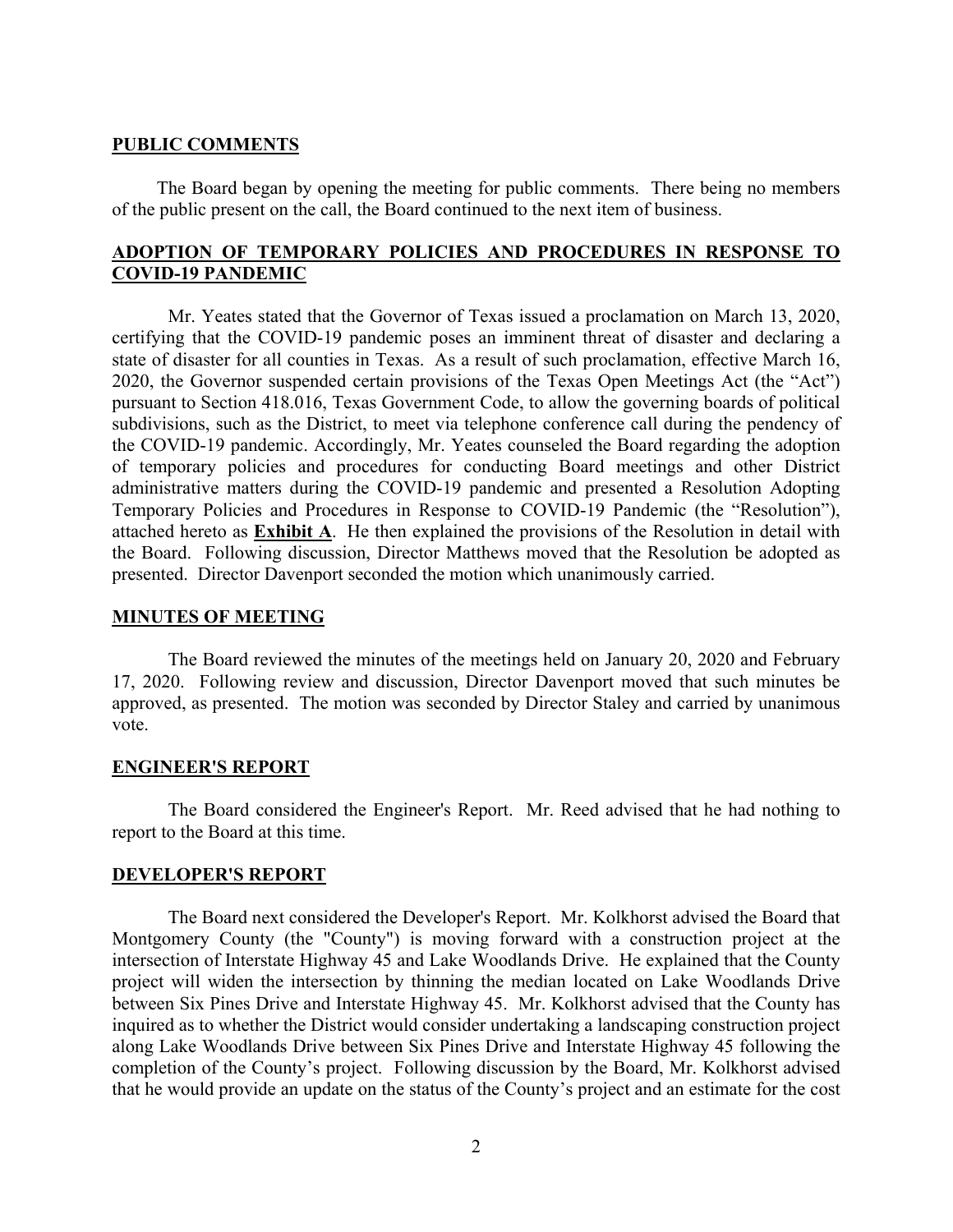of the proposed landscaping project along Lake Woodlands Drive at the District's next Board meeting. No action was taken in connection with this matter.

### **TAX ASSESSOR/COLLECTOR REPORT**

 The Board next reviewed a written report prepared by Ms. Tammy McRae, the District's tax assessor/collector, concerning the accounting for and disbursement of tax collections for the month of March, 2020. During such review, it was noted that, after adjustments, 99.33% of the District's 2019 taxes have been collected as of March 31, 2020. A copy of such report is attached hereto as **Exhibit B**.

## **COMPLIANCE WITH TEXAS TAX CODE SECTIONS 26.17-26.18**

 Mr. Yeates next provided the Board with an update relative to the new requirements of Texas Tax Code Sections 26.17-26.18, as added by Senate Bill No. 2 in the 2019 state legislative session. Mr. Yeates reminded the Board that, pursuant to Section 26.17, the chief appraiser for each appraisal district is now required to maintain a publicly accessible database that contains certain information for all property within its boundaries. He noted that the respective taxing units, including the District, are responsible for providing most of this information to the appraisal district and for updating it as necessary. He further advised that, pursuant to the separate provisions of Section 26.18, the District is now also required to maintain, or have access to, a generally accessible website that posts certain administrative and financial information about the District and to likewise update it as necessary. Mr. Yeates advised that Begala-McGrath, LLC ("Begala-McGrath") has created a District email address, and is continuing to work with Ms. Tammy McRae, the District's tax assessor/collector, to address the requirements of Sections 26.17 and 26.18 on behalf of the District. Mr. Yeates advised that he will continue to provide the Board with updates regarding the implementation of Sections 26.17 and 26.18 as they become available.

### **HOUSE BILL 3834**

 Mr. Yeates updated the Board regarding implementation of House Bill 3834, introduced in the 2019 Legislative Session, relating to cybersecurity training for certain local governmental employees and elected officials. He advised the Board that SPH's recommendation to all elected directors is to annually complete a training course certified by the Texas Department of Information Resources. He further advised that the first training program should be completed before the end of 2020, and that the Association of Water Board Directors is currently preparing a course for cybersecurity training that will be available to members in the future. He noted that SPH will collect the completion certificates and report same to the Board in a public meeting annually, which should satisfy the requirement for periodic compliance audits.

## **ADDITIONAL PENALTY ON DELINQUENT REAL PROPERTY TAXES**

 The Board considered the adoption of a Resolution Authorizing an Additional Penalty on Delinquent Real Property Taxes. Mr. Yeates advised that the Board is authorized pursuant to Section 33.07 of the Texas Tax Code, as amended, to impose, under certain conditions, on July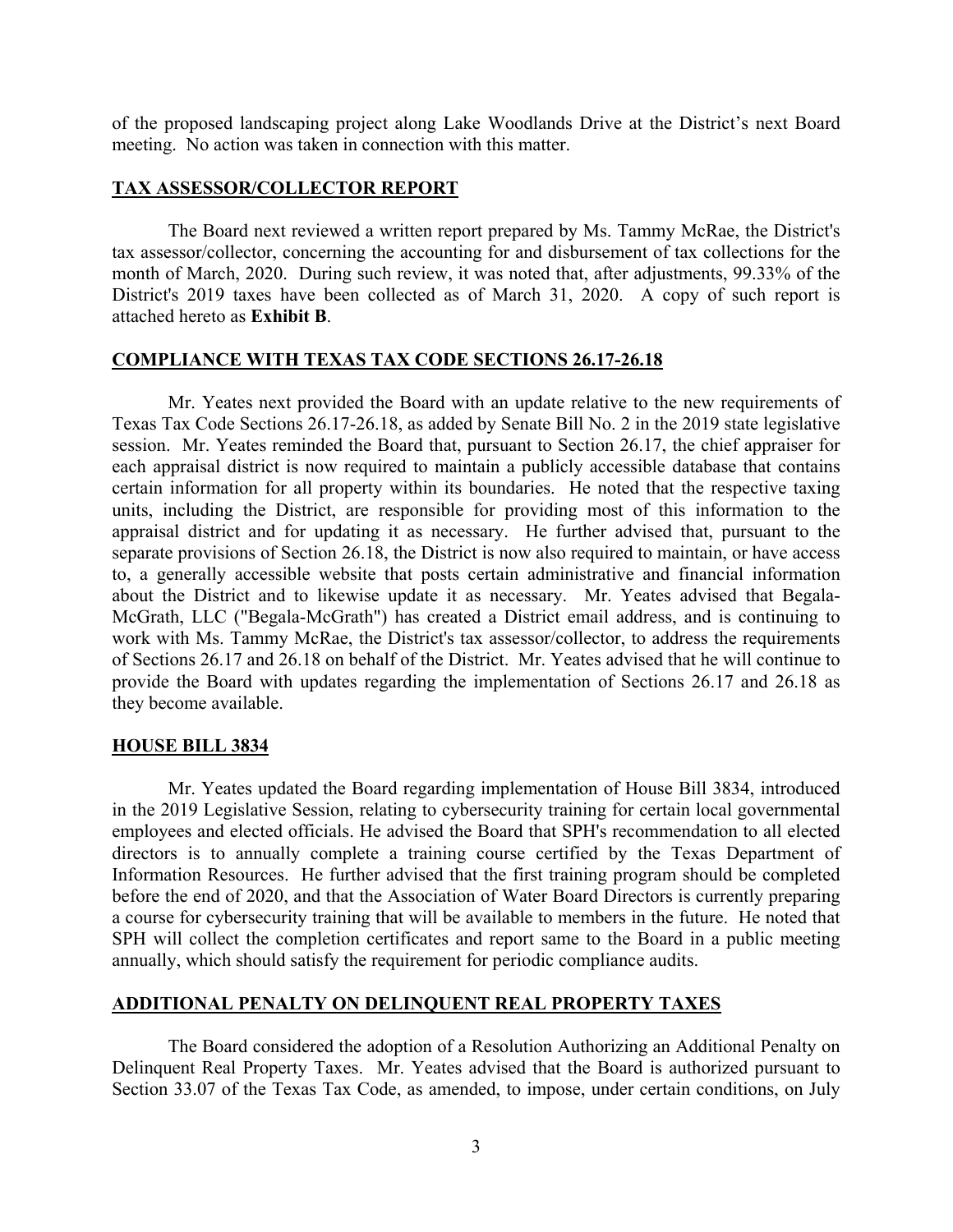1, an additional penalty not to exceed twenty percent (20%) of the total taxes, penalty and interest due the District on taxes that remain delinquent as of July 1 of the year in which they became delinquent. He noted that the additional penalty to be imposed by this Resolution will not apply to delinquent personal property taxes which have incurred an additional penalty pursuant to that certain Resolution Authorizing an Additional Penalty on Delinquent Personal Property Taxes, which was passed and approved by the District on January 20, 2020. The Board queried Mr. Yeates on whether the District currently has any delinquent real property accounts for the 2019 tax year, to which he responded he would request such information from Ms. Tammy McRae, the District's tax assessor/collector, and present same at the District's next Board meeting. Following discussion, the Board concurred to defer consideration of the Resolution Authorizing an Additional Penalty on Delinquent Real Property Taxes at this time.

#### **BOOKKEEPER'S REPORT**

Mr. Miller presented to and reviewed with the Board a bookkeeping report, dated as of April 20, 2020, including a list of bills and charges to be paid, as prepared by MA&C. Following discussion, Director Davenport moved to approve such report and pay the bills and charges listed therein. The motion was seconded by Director Matthews and carried by unanimous vote. A copy of the bookkeeping report thus approved is attached hereto as **Exhibit C**.

### **SUPPLEMENTAL AGENDA - ORDER POSTPONING DIRECTORS ELECTION**

 Mr. Yeates stated that, as a result of the COVID-19 pandemic, the Governor of Texas suspended, effective March 18, 2020, Sections 41.0052(a) and (b) of the Texas Election Code, and Section 49.103 of the Texas Water Code, to allow political subdivisions that would hold their general and special elections on May 2, 2020, to postpone such elections to the next uniform election date occurring on November 3, 2020. Mr. Yeates reminded the Board that the District ordered a general election to be held on May 2, 2020 for the election of three (3) directors (the "Election"). He counseled the Board regarding the challenges of conducing conducting the Election on the May 2, 2020 uniform election day and recommended that the Election be postponed to the next uniform election date occurring on November 3, 2020 in accordance with the Governor's recommendation. In connection therewith, he presented an Order Postponing Directors Election (the "Order"), attached hereto as **Exhibit D**. He then explained the provisions of the Order in detail with the Board. Following discussion, Director Davenport moved that the Order be adopted as presented and the District's Election Agent be authorized to post a copy of the Order at the public places used for the posting of meeting notices of the District prior to April 20, 2020. Director Keough seconded the motion which unanimously carried.

## **CLOSED SESSION**

The Chairman announced that a closed session would not be necessary.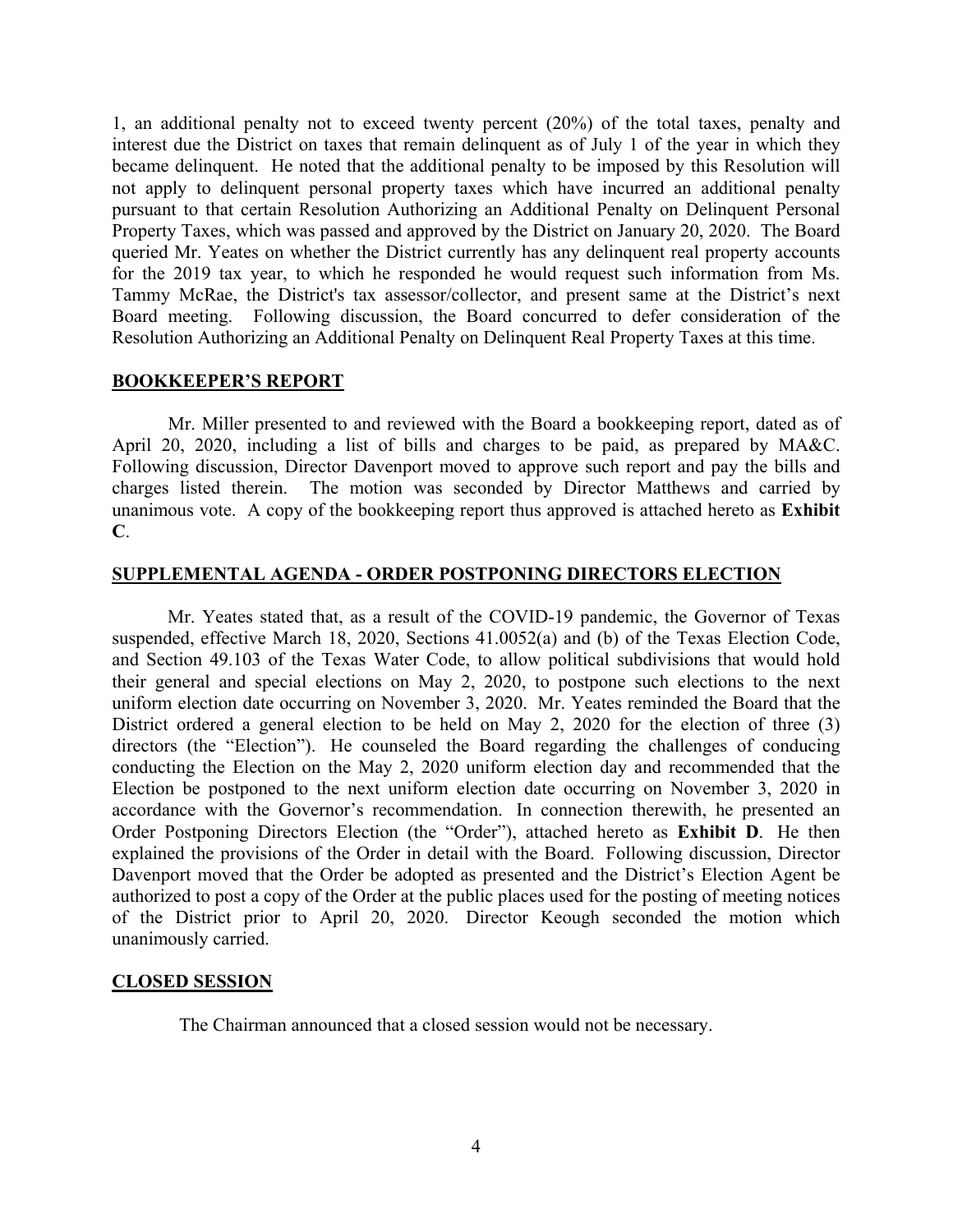# **ADJOURNMENT**

**ANDERIAL** R O J

There being no further matters to come before the Board, Director Davenport moved<br>that the meeting be adjourned. The motion was seconded by Director Keough and carried by unanimous vote, and the meeting was adjourned.



Secretary, Board of Directors